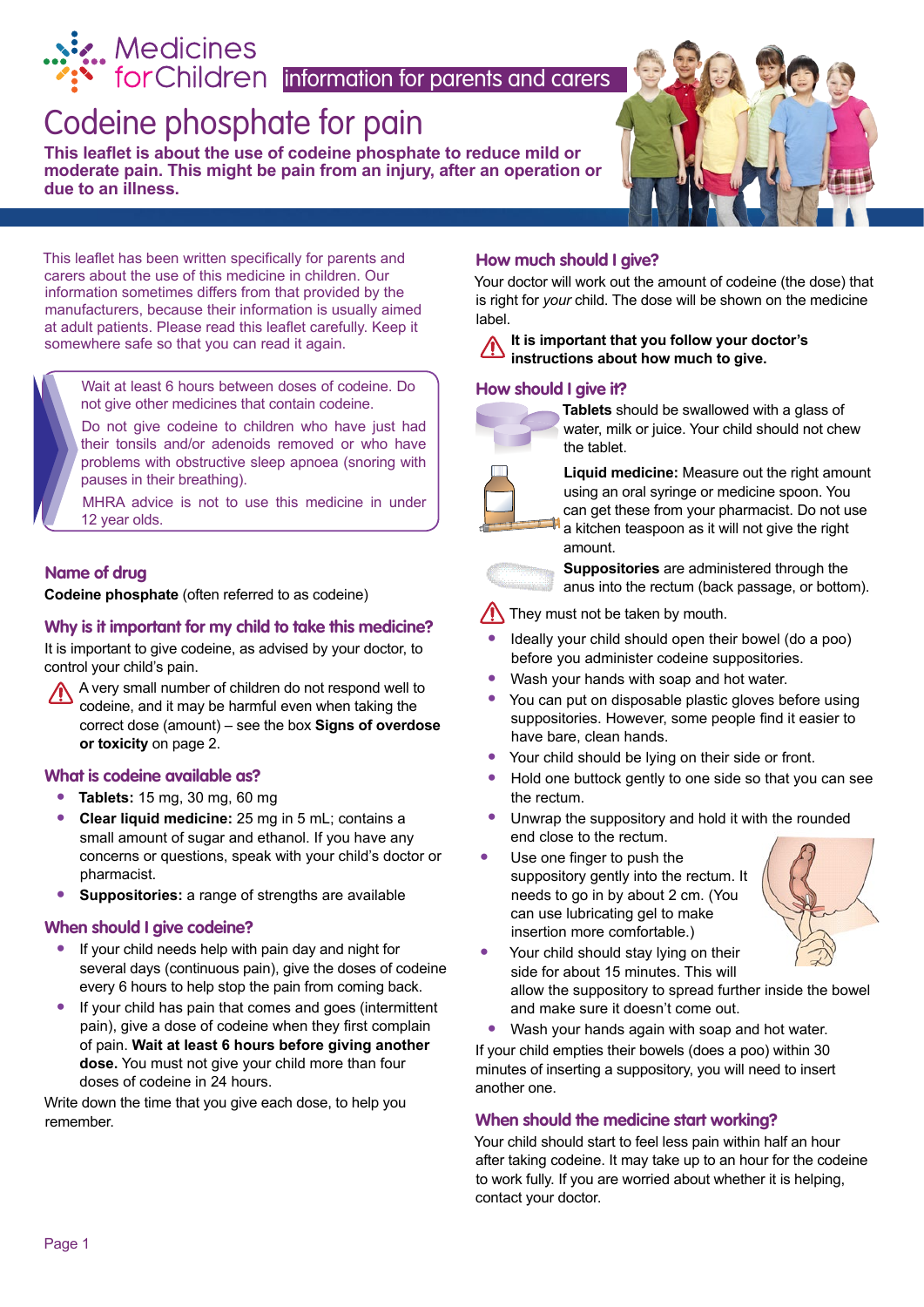#### **Signs of overdose or toxicity**

If your child has any, or all, of the following symptoms, they may have had too much codeine or it may be toxic – 999 call for an ambulance straight away:

- **•** finding it difficult to breathe or breathing slowly
- a fast or slow heartbeat (they may say their heart feels fluttery or is racing)
- **•** muscle twitching
- **•** dizziness
- feeling very sleepy or you are unable to wake them.

#### **What if my child is sick (vomits)?**

- **• For tablets and liquid medicine:** If your child is sick after having a dose of codeine (by mouth), **do not** give them another dose. Wait until the next normal dose. Contact a doctor, pharmacist or hospital for advice.
- **• For suppositories:** You do not need to worry if your child is sick, as the suppositories will still work.

#### **What if I forget to give it?**

If your child is in pain, give the missed dose as soon as you remember. You must then wait at least 6 hours before giving any more.

 $\sqrt{\phantom{a}}$  Never give a double dose of codeine phosphate.

#### **What if I give too much?**

It can be dangerous to give an extra dose of codeine. Your child may not show any of the symptoms outlined in the box **Signs of overdose or toxicity** above. If you think you may have given them too much codeine, contact your doctor or local NHS services (111 in England and Scotland; 0845 4647 in Wales) or take your child to hospital.

Take the medicine container or packaging with you, even if it is empty. This will be useful to the doctor. Have the medicine or packaging with you if you telephone for advice.

If you have given your child an extra dose of codeine by mistake, wait at least 8 hours before giving any more.

#### **Are there any possible side-effects?**

We use medicines to make our children better, but sometimes they have other effects that we don't want (side-effects).

#### **Side-effects you must do something about**

If your child has any of the symptoms described in

- **EFF** the box Signs of overdose or toxicity above, call an ambulance or take them to the hospital straight away.
- **•** If your child has hallucinations (seeing things that aren't there), contact your doctor straight away.

#### **Other side-effects you need to know about**

- **•** Your child may feel sick (nausea) or be sick (vomit) after taking codeine. Giving the medicine with some food or milk may help. This effect is usually worst in the first few days of treatment. If vomiting is severe or you are worried, contact your doctor.
- **•** Your child may become constipated.
- **•** Your child may have a dry mouth. Eating citrus fruits (e.g. oranges) and taking sips of water may help.
- **•** Your child may be sweaty, sleepy (drowsy), have a headache (they may say their head is painful or pounding), feel dizzy, or have pins and needles.
- Your child may have changes in mood, or have disturbed sleep such as difficulty getting to sleep.
- **•** Some children find that their eyesight is blurry or double.
- **•** Your child may find it difficult to pass urine (do a wee).

If you are concerned about any of these side-effects, contact your doctor, but continue to give the codeine phosphate. There may, sometimes, be other side-effects that are not listed above. If you notice anything unusual and are concerned, contact your doctor. You can report any suspected side-effects to a UK safety scheme at http://www.mhra.gov.uk/yellowcard.

#### **Can other medicines be given at the same time as codeine?**

- **•** Some painkillers and cough medicines contain codeine (you can find this information on the label). Do not give these to your child if you have given them codeine.
- **•** You can give your child medicines that contain paracetamol or ibuprofen, unless your doctor has told you not to.
- **•** Codeine should not be taken with some medicines that you get on prescription. Tell your doctor and pharmacist about any other medicines your child is taking before giving codeine.
- **•** Check with your doctor or pharmacist **before** giving any other medicines to your child. This includes herbal or complementary medicines.

#### **Is there anything else I need to know about this medicine?**

- **•** If your child has asthma or epilepsy, check with your doctor or pharmacist that you can give them codeine.
- **•** You may have heard that some people become addicted to or dependent on codeine. This is unlikely to happen when codeine is given to children in pain for short periods of time.

#### **General advice about medicines**

- **•** If you are not sure a medicine is working, contact your doctor, but continue to give the medicine as usual in the meantime. Do not give extra doses as you may do harm.
- **•** Only give this medicine to *your* child. Never give it to anyone else, even if their condition appears to be the same, as this could do harm.
- If you think someone else may have taken the medicine by accident, contact a doctor straight away. If they show any of the symptoms listed in the **Signs of overdose or toxicity** above, take them to hospital straight away.
- **•** Write down the times that you give codeine, to help you remember and to make sure that you don't give too much.